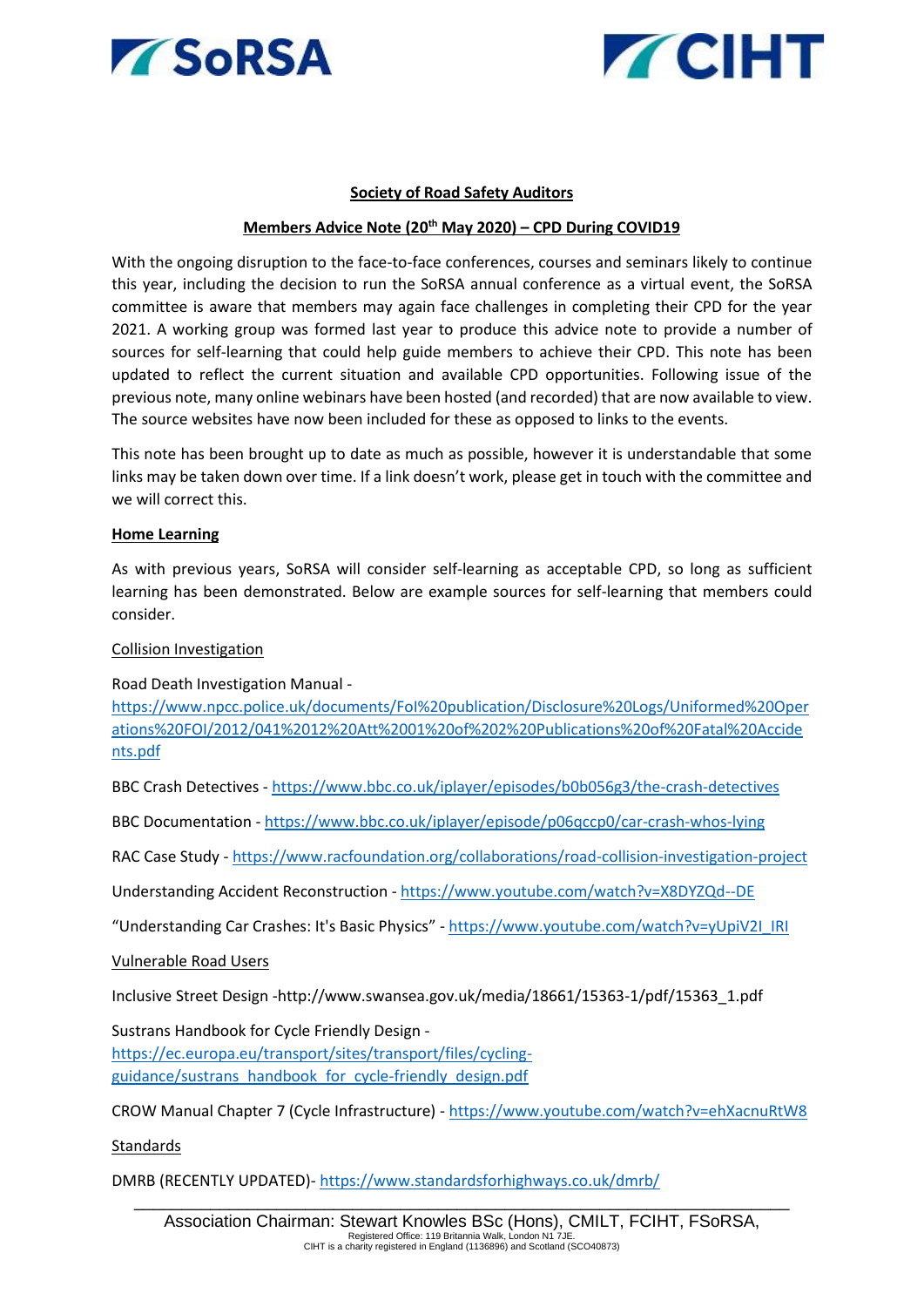



## Barriers

Steel Barriers vs Concrete Walls - <https://youtu.be/6hpNVfk6fWI>

Car Control

"The Differences Between Understeer & Oversteer" <https://www.youtube.com/watch?v=EwmDdMzzDjY>

# Traffic Signs

[https://www.3m.co.uk/3M/en\\_GB/road-safety-uk/road-safety-webinar-archive](https://www.3m.co.uk/3M/en_GB/road-safety-uk/road-safety-webinar-archive)

Road Safety at Work - a series of webinars on assorted subjects

https://roadsafetyatwork.ca/workshops-and-webinars/webinars/

Motorcycle Collisions

https://www.motorcyclelawscotland.co.uk/why-choose-us/mls-webinar-series-2021/

Other General Reading

<https://etsc.eu/newsletter/> <http://www.roadsafe.com/newsletter> [https://www.transportxtra.com/publications/local-transport-today/news/65095/thinking-about](https://www.transportxtra.com/publications/local-transport-today/news/65095/thinking-about-travel-demand-after-covid?etid=1306204&artid=65095)[travel-demand-after-covid?etid=1306204&artid=65095](https://www.transportxtra.com/publications/local-transport-today/news/65095/thinking-about-travel-demand-after-covid?etid=1306204&artid=65095) <https://rdrf.org.uk/2020/05/05/transport-in-the-time-of-covid-19-update-05-05-2020/> <https://www.ciht.org.uk/news/streets-for-walking-and-cycling-during-covid-19/> <https://www.ciht.org.uk/news/how-to-manage-our-highways-during-covid-19/>

# Social Media

Using Social Media to understand the latest trends within the industry and what is good and bad practice can support your overall CPD records. It needs to be remembered that not all those on Social Media are qualified. Some of those that we follow on Twitter below:

- 1. @citycyclists
- 2. @GBCycleEmbassy web page:<https://www.cycling-embassy.org.uk/>
- 3. @RantyHighwayman<br>4. @bricycle
- web page: <http://www.urbanmovement.co.uk/>
- 5. @Phil\_PJA web page: <https://pja.co.uk/>
- 6. @laura\_laker
- 7. @carltonreid web page: <https://authory.com/CarltonReid>
- 8. @Chris\_Boardman
- 9. @Cycling Embassy web page: <https://www.dutchcycling.nl/en/>
- 10. @fietsprofessor

## **Conferences, Seminars & Courses**

At the time of writing this note, the following events (Virtual or In Person) are expected to go ahead, however members should check with the provider for an update, especially for those courses and conferences expected to take place in the coming months. Included below are details of the Annual SoRSA Conference, which this year will be held virtually. There will also be a future notification to keep an eye out for a possible event in Scotland in late Autumn.

\_\_\_\_\_\_\_\_\_\_\_\_\_\_\_\_\_\_\_\_\_\_\_\_\_\_\_\_\_\_\_\_\_\_\_\_\_\_\_\_\_\_\_\_\_\_\_\_\_\_\_\_\_\_\_\_\_\_\_\_\_\_\_\_\_\_\_\_\_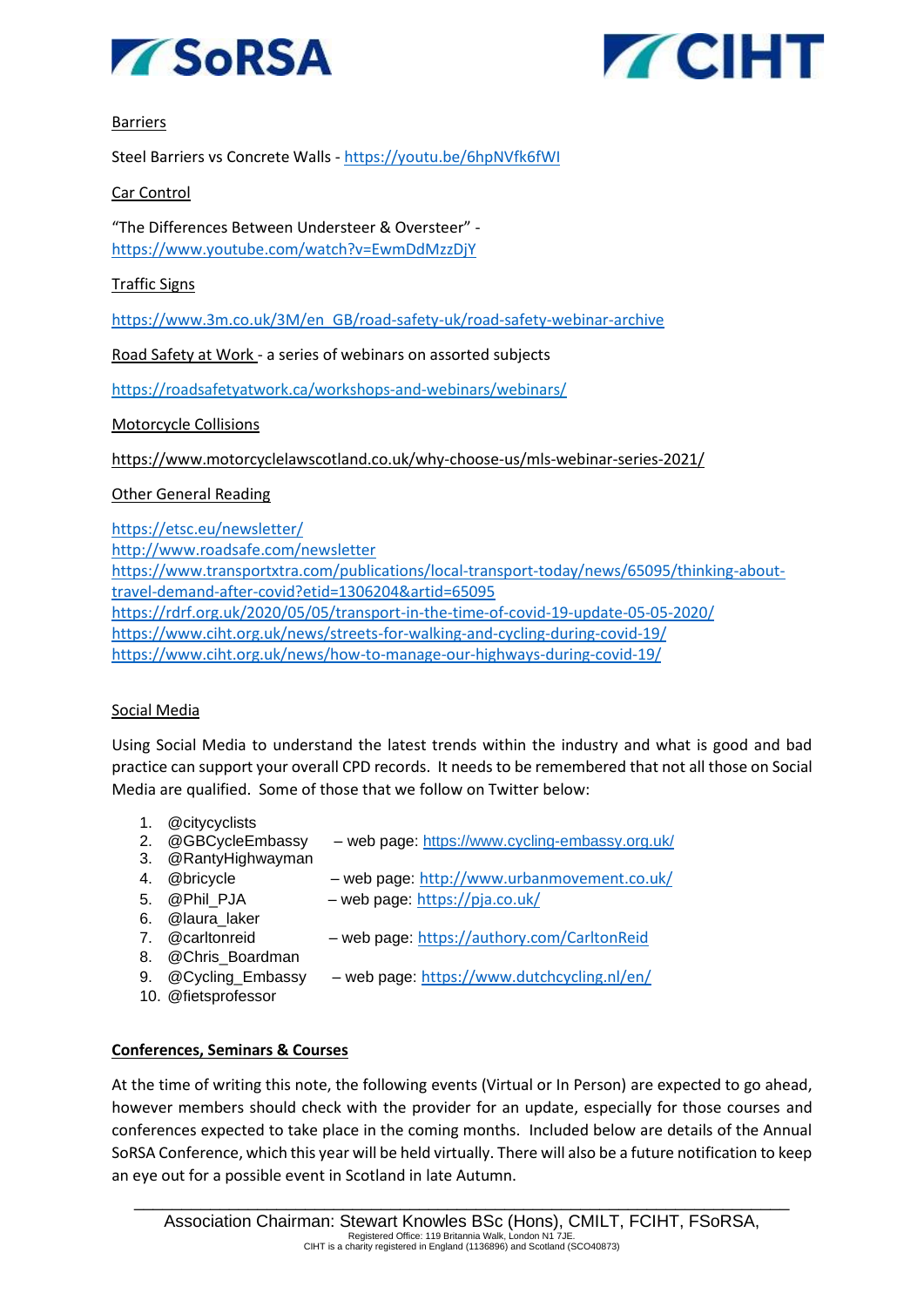



|           | <b>CIHT South</b>  | Principles of Passive<br>Safety          | 1 hour       | 25 May<br>2021               | https://www.ciht.org.uk/event/principles-of-<br>Free<br>passive-safety-se25052021/ |         |
|-----------|--------------------|------------------------------------------|--------------|------------------------------|------------------------------------------------------------------------------------|---------|
|           | East<br>CIHT Dubai | Road and Traffic                         | 1 hour       | 25 May                       | https://www.ciht.org.uk/event/road-and-                                            | Free    |
|           |                    | Crash Data for                           |              | 2021                         | traffic-crash-data-for-engineers-                                                  |         |
|           |                    | Engineers                                |              |                              | dub25052021/                                                                       |         |
|           | <b>RSGB</b>        | Human Factors in                         | 2 days       | 25-26 May                    | https://rsgbacademy.org.uk/training-                                               | £289    |
|           |                    | Road Safety                              |              | 2021                         | courses/human-factors-in-road-safety-                                              | + VAT   |
|           |                    | Engineering (online                      |              |                              | engineering/                                                                       |         |
|           |                    | course)                                  |              |                              |                                                                                    |         |
|           | ICE                | Walking and cycling                      | 1 hour       | 27 May                       | Walking and cycling in the post-Covid UK,                                          | Free    |
|           |                    | in the post-Covid                        |              | 2021                         | webinar   Institution of Civil Engineers                                           |         |
|           |                    | UK, webinar                              |              |                              | (ice.org.uk)                                                                       |         |
|           | <b>RSGB</b>        | 2021                                     |              | 7-25 June                    | https://roadsafetygb.org.uk/cyclingevent/                                          | Free    |
|           |                    | More cycling, safer                      |              |                              |                                                                                    |         |
|           |                    | cyclists (online<br>event)               |              |                              |                                                                                    |         |
|           | <b>RSGB</b>        | <b>Behavioural Change</b>                | 1 day        | 8 June 2021                  | https://rsgbacademy.org.uk/training-                                               | £189    |
|           |                    | Course for                               |              |                              | courses/behavioural-change-course-for-                                             | + VAT   |
|           |                    | <b>Highways Engineers</b>                |              |                              | highways-engineers-one-day/                                                        |         |
|           |                    | (one day)                                |              |                              |                                                                                    |         |
|           | <b>ITF</b>         | Motorcyclists Safety                     | 1 day        | 9, 10, 23                    | https://www.itf-oecd.org/motorcyclists-                                            |         |
|           |                    | Workshop: Riding in                      |              | June 2021                    | safety-workshop                                                                    |         |
|           |                    | a Safe System                            |              |                              |                                                                                    |         |
| $\bullet$ | <b>PTRC</b>        | <b>Technical Report</b>                  | 1 day        | 16 June                      | https://www.ptrc-                                                                  | £365    |
|           |                    | Writing - Online                         |              | 2021                         | training.co.uk/Training/Book-a-Course                                              | $+ VAT$ |
| $\bullet$ | <b>ETSC</b>        | The Road Safety<br>Performance Index     | 2.5<br>hours | 16 June<br>2021              | https://etsc.eu/16-june-2021-the-road-<br>safety-performance-index-award-2021-     |         |
|           |                    | Award 2021-                              |              |                              | online-event/                                                                      |         |
|           |                    | Online Event                             |              |                              |                                                                                    |         |
|           | <b>PTRC</b>        | Healthy Streets -                        | 1 day        | 18 June                      | https://www.ptrc-                                                                  | £365    |
|           |                    | Encouraging the                          |              | 2021                         | training.co.uk/Training/Book-a-Course                                              | + VAT   |
|           |                    | Walkability of our                       |              |                              |                                                                                    |         |
|           |                    | Neighbourhoods                           |              |                              |                                                                                    |         |
|           | SoRSA              | SoRSA Annual                             | 2 days       | 21-22 June                   | https://www.ciht.org.uk/event/sorsa-annual-                                        | £75     |
|           |                    | Conference 2021<br>Human Factors in      |              | 2021                         | conference-2021/                                                                   |         |
|           | <b>IRF</b>         | Road Safety                              | 2 days       | 21-24 June<br>2021           | https://www.irf.global/event/rs21-ws-<br>online-training/                          | \$1000  |
|           | <b>RSGB</b>        | Human Factors in                         | 2 days       | 23-24 June                   | https://rsgbacademy.org.uk/training-                                               | £289    |
|           |                    | Road Safety                              |              | 2021                         | courses/human-factors-in-road-safety-                                              | $+ VAT$ |
|           |                    | Engineering (online                      |              |                              | engineering/                                                                       |         |
|           |                    | course)                                  |              |                              |                                                                                    |         |
|           | <b>VSV</b>         | Online European                          | 5 days       | 05-09 July                   | <b>European Road Safety Summer School 2021</b>                                     | Free    |
|           |                    | Road Safety                              |              | 2021                         |                                                                                    |         |
|           |                    | Summer School                            |              |                              |                                                                                    |         |
|           | iRAP               | World Bank and<br>iRAP helping save      | 4 hours      | 06, 09, 13 &<br>16 July 2021 | https://irap.org/2021/05/new-webinar-<br>series-world-bank-and-irap-helping-save-  | Free    |
|           |                    | lives in Africa                          |              |                              | lives-in-africa/                                                                   |         |
|           | <b>PTRC</b>        | The 19th Annual                          | 2 days       | 07-08 July                   | https://www.ptrc-                                                                  | £149    |
|           |                    | Transport                                |              | 2021                         | training.co.uk/Training/Book-a-Course                                              | + VAT   |
|           |                    | Practitioners'                           |              |                              |                                                                                    |         |
|           |                    | Meeting                                  |              |                              |                                                                                    |         |
|           | Safe Kids          | Childhood Injury                         | 5 days       | 12-16 July                   | https://safekids.regfox.com/prevcon2021?eT                                         | \$200   |
|           | worldwide          | Prevention                               |              | 2021                         | ype=EmailBlastContent&eld=8652a4aa-                                                |         |
|           |                    | Convention                               |              |                              | 0b29-4a3d-8d9c-d32afe0e41f3                                                        |         |
|           |                    | Virtual Conference                       |              |                              |                                                                                    |         |
|           | <b>PTRC</b>        | Traffic Orders -                         | 1 day        | 14 July 2021                 | https://www.ptrc-                                                                  | £365    |
|           |                    | Principles and Good<br>Practice - Online |              |                              | training.co.uk/Training/Book-a-Course                                              | + VAT   |
|           | <b>CIHT</b>        | Future of transport                      | 1 hour       | 15 July 2021                 | https://www.ciht.org.uk/event/future-of-                                           | Free    |
|           |                    | - Safety                                 |              |                              | transport-safety/                                                                  |         |

\_\_\_\_\_\_\_\_\_\_\_\_\_\_\_\_\_\_\_\_\_\_\_\_\_\_\_\_\_\_\_\_\_\_\_\_\_\_\_\_\_\_\_\_\_\_\_\_\_\_\_\_\_\_\_\_\_\_\_\_\_\_\_\_\_\_\_\_\_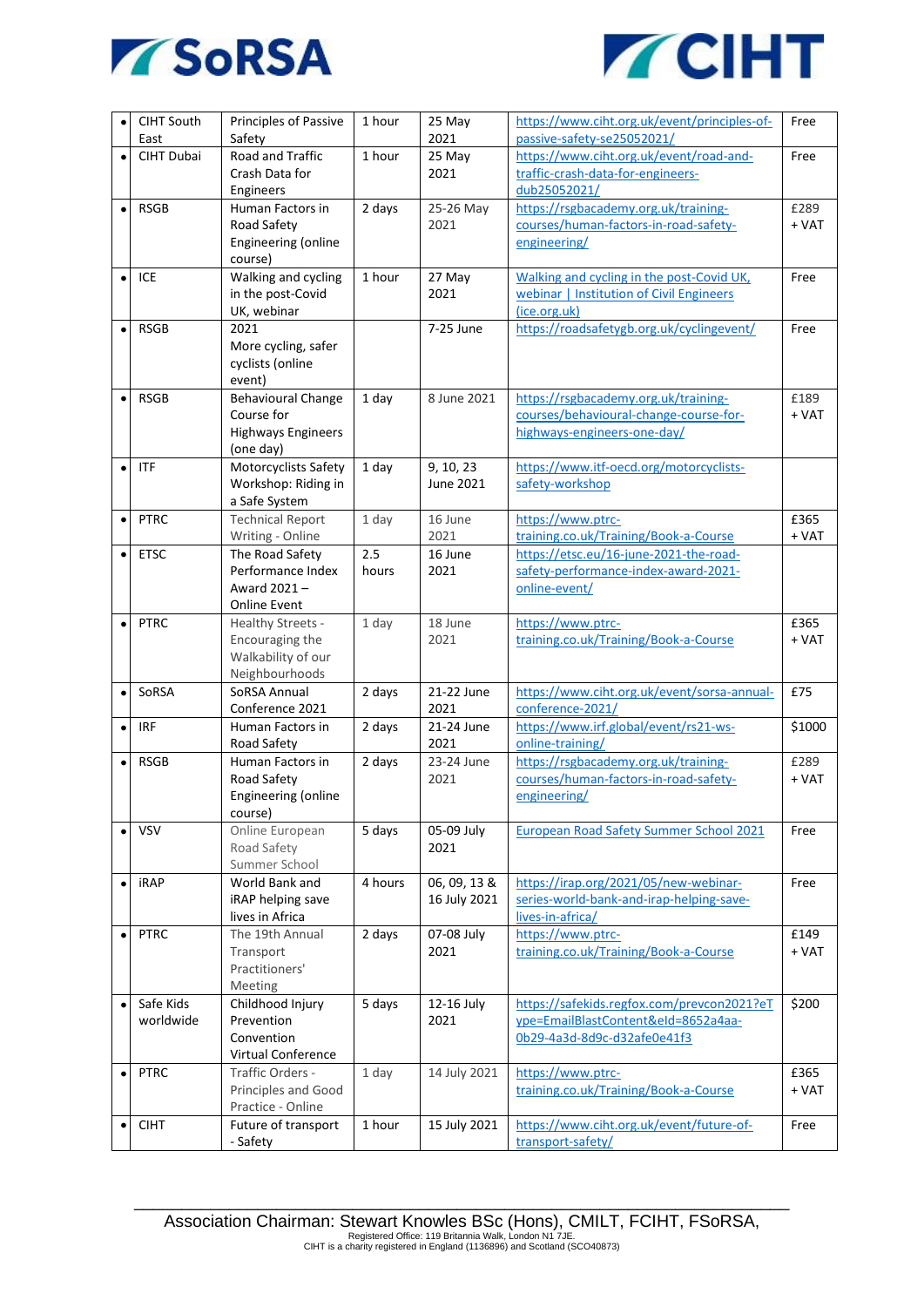



|           | <b>RSGB</b>                           | Human Factors in<br>Road Safety<br>Engineering (online<br>course)                      | 2 days | 20-21 July<br>2021                | https://rsgbacademy.org.uk/training-<br>courses/human-factors-in-road-safety-<br>engineering/ | £289<br>+ VAT        |
|-----------|---------------------------------------|----------------------------------------------------------------------------------------|--------|-----------------------------------|-----------------------------------------------------------------------------------------------|----------------------|
|           | Nineteen<br>Group                     | The Emergency<br>Services Show (NEC<br>Birmingham)                                     | 2 days | 7-8 Sept<br>2021                  | Welcome to ESS2021 (emergencyuk.com)                                                          | Free                 |
|           | <b>PTRC</b>                           | Design,<br>Maintenance and<br>Construction of<br>Highways Drainage<br>Systems - Online | 2 day  | 7-8 Sept<br>2021                  | https://www.ptrc-<br>training.co.uk/Training/Book-a-Course                                    | £365<br>+ VAT        |
|           | <b>PTRC</b>                           | Transport<br>Modelling for Non-<br>Modellers, Scotland<br>- Online                     | 2 days | 8-9 Sept<br>2021                  | https://www.ptrc-<br>training.co.uk/Training/Book-a-Course                                    | £525<br>+ VAT        |
|           | <b>PTRC</b>                           | Transport<br>Modelling for Non-<br>Modellers - Online                                  | 2 days | 15-16 Sept<br>2021                | https://www.ptrc-<br>training.co.uk/Training/Book-a-Course                                    | £525<br>+ VAT        |
|           | <b>RSGB</b>                           | Human Factors in<br>Road Safety<br>Engineering (online<br>course)                      | 2 days | $21 - 22$<br>September<br>2021    | https://rsgbacademy.org.uk/training-<br>courses/human-factors-in-road-safety-<br>engineering/ | £289<br>+ VAT        |
|           | <b>PTRC</b>                           | An Introduction to<br>Highway Design and<br>Construction -<br>Online                   | 2 days | 21-22 Sept<br>2021                | https://www.ptrc-<br>training.co.uk/Training/Book-a-Course                                    | £525<br>$+ VAT$      |
|           | Graham<br>Feest<br>Consultancy        | <b>Reducing Casualties</b><br>by Stopping Crashes<br>(Hull)                            | 1 day  | $\overline{27}$ Sept<br>2021      | https://www.grahamfeest.com/gfc-<br>events/upcoming-events/hull-2021/                         | £125                 |
|           | <b>PTRC</b>                           | Cycling for<br>Transport - Online                                                      | 1 day  | 27 Sept<br>2021 2021              | https://www.ptrc-<br>training.co.uk/Training/Book-a-Course                                    | £365<br>+ VAT        |
|           | <b>PTRC</b>                           | Statistical<br>Techniques for<br>Transport Planners -<br>Online                        | 1 day  | 29 Sept<br>2021                   | https://www.ptrc-<br>training.co.uk/Training/Book-a-Course                                    | £365<br>+ VAT        |
|           | Graham<br>Feest<br>Consultancy        | <b>Reducing Casualties</b><br>by Stopping Crashes<br>(Stirling)                        | 1 day  | 4 Oct 2021                        | https://www.grahamfeest.com/gfc-<br>events/upcoming-events/stirling-2021/                     | £125                 |
|           | <b>IHE</b>                            | Road Safety<br>Engineering<br>(Birmingham)                                             | 4 days | 09-10 Nov<br>21 & 07-08<br>Dec 21 | https://www.theihe.org/courses/road-<br>safety-enginee ring/                                  | £1,99<br>$5+$<br>VAT |
|           | <b>ICSC</b>                           | International<br><b>Cycling Safety</b><br>Conference (Lund,<br>Sweden)                 | 3 days | 10-12 Nov<br>2021                 | ICSC 2021 - International Cycling Safety<br>Conference 2021 (icsc-2021.net)                   |                      |
|           | RSGB/First<br>Car / RAC<br>Foundation | Young Driver Focus<br>2022                                                             | 1 day  | 25 May,<br>2022                   | https://www.youngdriverfocus.org.uk/                                                          | £195<br>$+ VAT$      |
|           | LRSC                                  | Road safety in a<br>changing world                                                     | 1 day  | 12 July 2022                      | https://Irscconference.org.uk/                                                                | £220<br>VAT          |
| $\bullet$ | <b>RSGB</b>                           | 2022 Conference<br>(Harrogate)                                                         | 2 days | 9-10 Nov<br>2022                  | https://nationalroadsafetyconference.org.uk                                                   | £375<br>+ VAT        |
|           | <b>BPA</b>                            | Traffex / Parkex                                                                       | 3 days | 15-17 June<br>2021                | https://www.traffex.com/                                                                      | Free                 |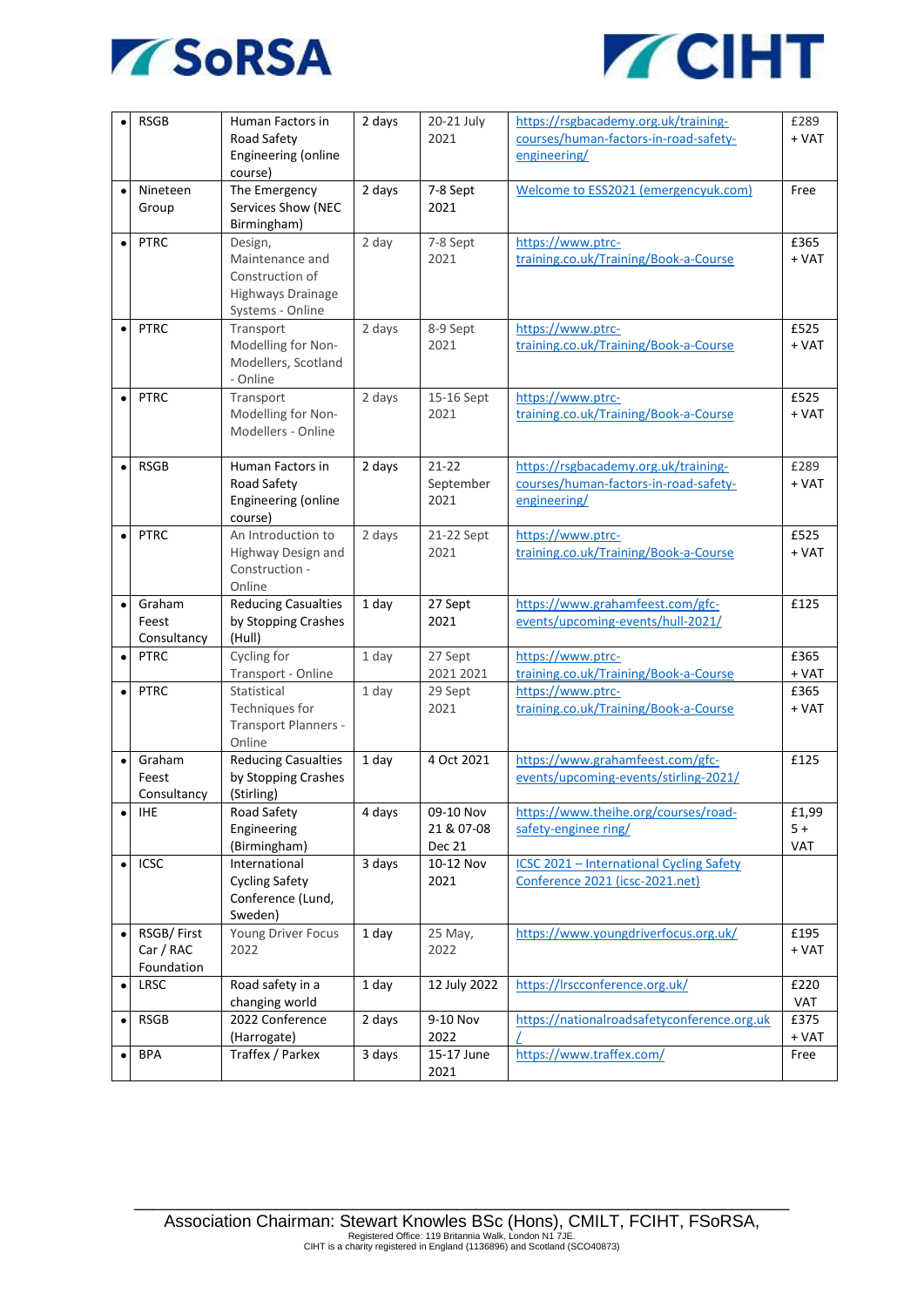



# **Archived Events**

Some organisations provide links to earlier events which are retained for the use of members to access slides and presentations where these are available.

- Agilysis <https://agilysis.co.uk/online-training-resources/>
- CIHT / SoRSA <https://www.ciht.org.uk/members-area/resources/ciht-webinars/>
- ICE [ICE events archive | Institution of Civil Engineers](https://www.ice.org.uk/eventarchive?online=true)
- Intertraffic <https://www.intertraffic.com/webinars/>
- Roadsafe <https://www.roadsafe.com/pastevents>

#### **E learning**

| <b>ESRA</b> | Enforcement and traffic<br>violations / Seat belt &<br>Child restraint systems        | 1 hour | Anytime | https://www.esranet.eu/en/ | Free |
|-------------|---------------------------------------------------------------------------------------|--------|---------|----------------------------|------|
| <b>ESRA</b> | Senior road<br>users/Support for policy<br>measures                                   | 1 hour | Anytime | https://www.esranet.eu/en/ | Free |
| <b>ESRA</b> | Pedestrians/Cyclists                                                                  | 1 hour | Anytime | https://www.esranet.eu/en/ | Free |
| <b>ESRA</b> | Moped drivers and<br>Motorcyclist/Gender<br>issues                                    | 1 hour | Anytime | https://www.esranet.eu/en/ | Free |
| <b>ESRA</b> | Young road<br>users/Subjective safety<br>and risk perception                          | 1 hour | Anytime | https://www.esranet.eu/en/ | Free |
| <b>ESRA</b> | Vehicle Automation,<br>Road Safety Culture in<br>Africa and ESRA future<br>activities | 1 hour | Anytime | https://www.esranet.eu/en/ | Free |

| iRAP        | Introduction to iRAP      | 1 hour  | Anytime | https://irap.org/2020/08/introduction-to-irap-     | Free  |
|-------------|---------------------------|---------|---------|----------------------------------------------------|-------|
|             |                           |         |         | free-online-course/                                |       |
| iRAP        | Establishing & Developing | 1 hour  | Anytime | https://irap.org/2020/08/free-recorded-            | Free  |
|             | an iRAP Programme in      |         |         | webinar-establishing-developing-an-irap-           |       |
|             | Your Country              |         |         | programme-in-your-country/                         |       |
| iRAP        | Planning & Procuring an   | 1 hour  | Anytime | https://irap.org/2020/08/free-recorded-            | Free  |
|             | <b>iRAP Project</b>       |         |         | webinar-planning-procuring-an-irap-project/        |       |
| <b>iRAP</b> | <b>iRAP Star Rating</b>   | 5 hours | Anytime | https://irap.org/2020/07/self-paced-training-      | \$100 |
|             | Essentials                |         |         | irap-star-rating-essentials-5-part-video-series/   |       |
| iRAP        | iRAP's Star Rating for    | 4 hours | Anytime | https://irap.org/2020/07/self-paced-training-      | \$200 |
|             | Designs                   |         |         | iraps-star-rating-for-designs-4-part-video-series/ |       |
| iRAP        | EuroRAP UK success        | 2 hours | Anytime | https://irap.org/2021/04/coffee-and-connect-       | Free  |
|             |                           |         |         | showcases-eurorap-uk-success/                      |       |
| <b>iRAP</b> | World Bank and iRAP       | 1 hour  | Anytime | https://irap.org/2019/12/world-bank-and-irap-      | Free  |
|             | share success of the      |         |         | share-success-of-bigrs/                            |       |
|             | Bloomberg                 |         |         |                                                    |       |
|             | Philanthropies Initiative |         |         |                                                    |       |
|             | for Global Road Safety    |         |         |                                                    |       |
| <b>iRAP</b> | World Bank and iRAP       | 4 hours | Anytime | https://irap.org/2020/06/bigrs-indiarap-online-    | Free  |
|             | help to save lives on     |         |         | series-world-bank-and-irap-help-to-save-lives-     |       |
|             | <b>Indian Roads</b>       |         |         | on-indian-roads/                                   |       |
| iRAP        | <b>UNRSC Webinar</b>      | 1 hour  | Anytime | https://irap.org/2020/09/unrsc-webinar-            | Free  |
|             | Summary: The Ten Step     |         |         | summary-the-ten-step-plan-for-safer-road-          |       |
|             | Plan for Safer Road       |         |         | infrastructure/                                    |       |
|             | Infrastructure            |         |         |                                                    |       |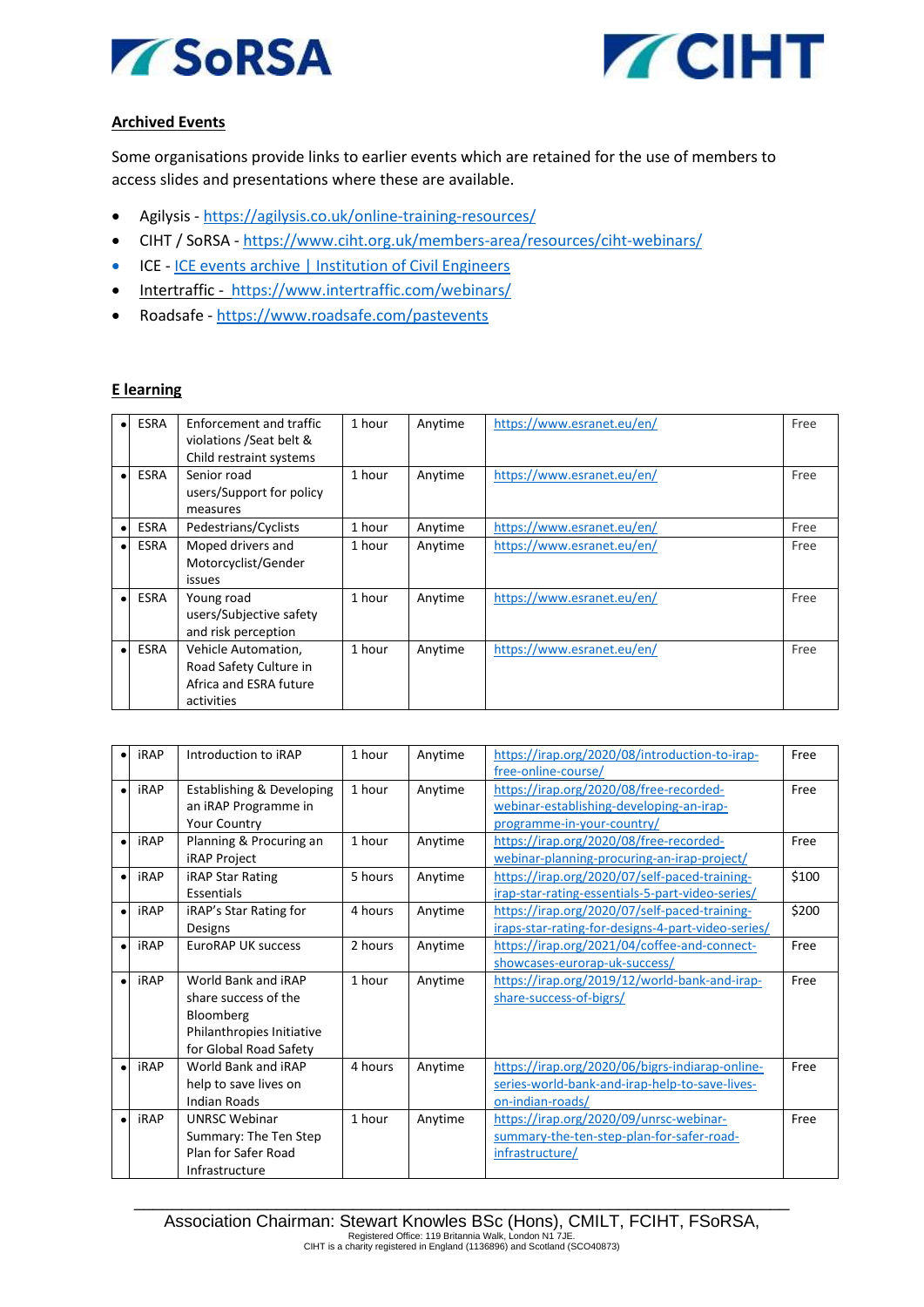



| <b>TMS</b> | RoSPA Road Safety                | 10 days   | Anytime | https://www.tmsconsultancy.co.uk/training/rospa-  | 2,200 |
|------------|----------------------------------|-----------|---------|---------------------------------------------------|-------|
|            | Engineering                      |           |         | road-safety-engineering/rospa-road-safety-        | + VAT |
|            |                                  |           |         | engineering-10-day/                               |       |
| <b>TMS</b> | Introduction to Road             | 3 days    | Anytime | https://www.tmsconsultancy.co.uk/training/road-   | £730  |
|            | Safety Audit                     |           |         | safety-audit-training/road-safety-audit-          | + VAT |
|            |                                  |           |         | introduction/                                     |       |
| <b>TMS</b> | Road Safety Audit -              | 2 days    | Anytime | https://www.tmsconsultancy.co.uk/training/road-   | £620  |
|            | Keeping up to Date               |           |         | safety-audit-training/road-safety-audit-keeping-  | + VAT |
|            |                                  |           |         | date/                                             |       |
| <b>TMS</b> | Road Safety Audit -              | 2 days    | Anytime | https://www.tmsconsultancy.co.uk/training/road-   | £730  |
|            | Highways England                 |           |         | safety-audit-training/road-safety-audit-highways- | + VAT |
|            | approved Certificate of          |           |         | england-approved-certificate-competency/          |       |
|            | Competency                       |           |         |                                                   |       |
| <b>TMS</b> | Road Safety Audit of             | $1$ day   |         |                                                   | £365  |
|            | <b>Pedestrian Facilities</b>     |           | Anytime | https://www.tmsconsultancy.co.uk/training/all-    |       |
|            |                                  |           |         | tms-courses/road-safety-audit-pedestrian-         | + VAT |
|            |                                  |           |         | facilities/                                       |       |
| <b>TMS</b> | Collision Investigation          | 2 days    | Anytime | https://www.tmsconsultancy.co.uk/training/road-   | £620  |
|            |                                  |           |         | safety-audit-training/road-safety-audit-          | + VAT |
|            |                                  |           |         | workshops/collision-investigation/                |       |
| <b>TMS</b> | <b>Statistics in Road Safety</b> | 1 day     | Anytime | https://www.tmsconsultancy.co.uk/training/all-    | £365  |
|            |                                  |           |         | tms-courses/statistics-road-safety/               | + VAT |
| <b>TMS</b> | <b>Tactile Paving</b>            | $0.5$ day | Anytime | https://www.tmsconsultancy.co.uk/training/all-    | £185  |
|            |                                  |           |         | tms-courses/tactile-paving/                       | + VAT |
| <b>TMS</b> | Walking, Cycling & Horse-        | $1$ day   | Anytime | https://www.tmsconsultancy.co.uk/training/all-    | £365  |
|            | Riding Assessment &              |           |         | tms-courses/walking-cycling-and-horse-riding/     | + VAT |
|            | Review                           |           |         |                                                   |       |

\_\_\_\_\_\_\_\_\_\_\_\_\_\_\_\_\_\_\_\_\_\_\_\_\_\_\_\_\_\_\_\_\_\_\_\_\_\_\_\_\_\_\_\_\_\_\_\_\_\_\_\_\_\_\_\_\_\_\_\_\_\_\_\_\_\_\_\_\_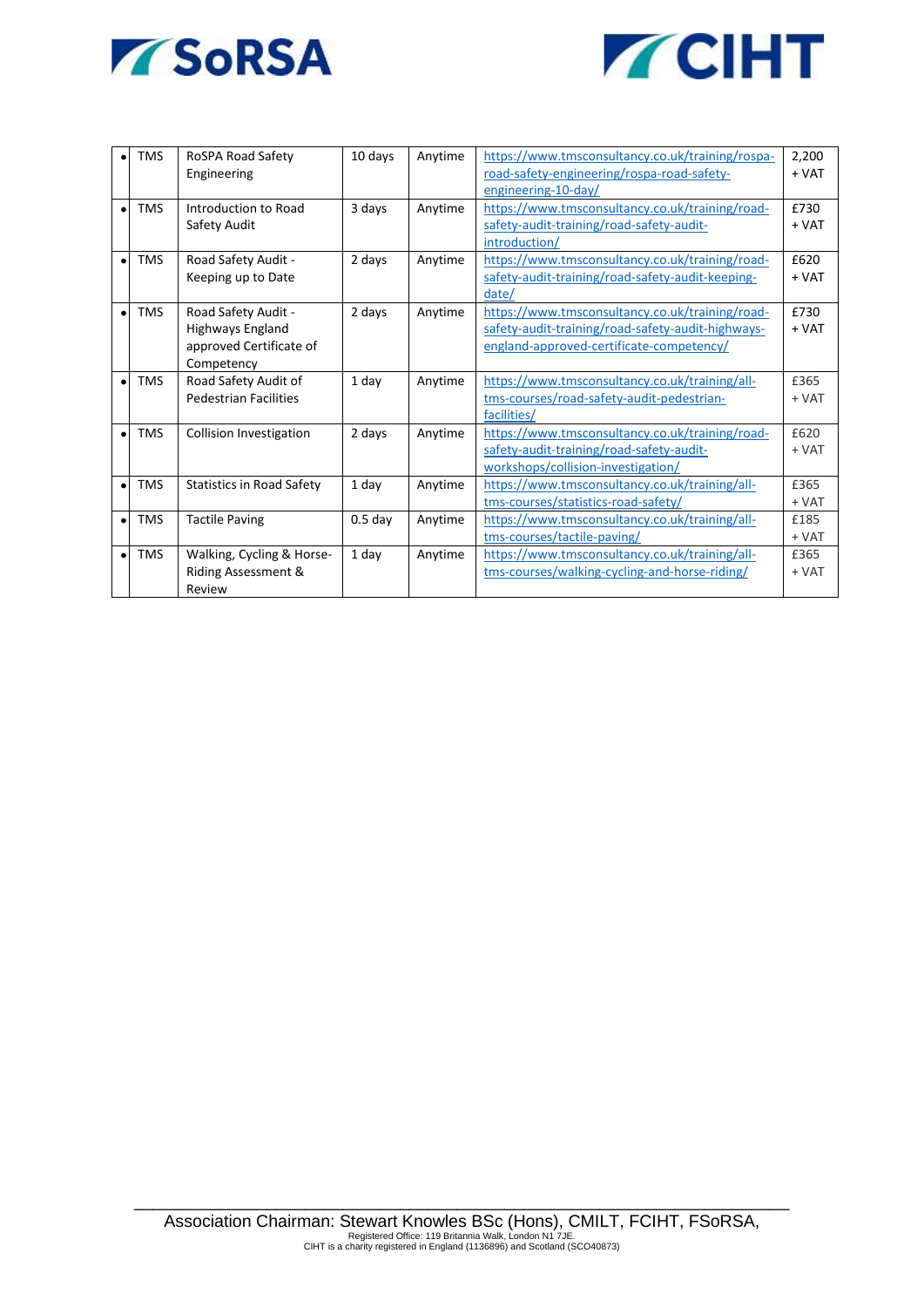



#### **Recording learning**

For CPD, members will be required to record the time spent and lessons learned. The requirements (as set out on the annual review form) are included below.

# **Continuing Professional Development (CPD)**

Provide details of **Two days\*** (or 12 hours total) of Road Safety Audit; Collision Investigation and Prevention; Road Safety Engineering and/or Road Safety Auditing CPD undertaken in the last **12 months (January 2020 to December 2020).**

#### **Certificates and a short 'Lessons Learnt' report on what you learnt and how you have or intend to use this new knowledge in your work should be provided, template below**.

Self-reading will **NOT** be accepted as suitable CPD unless it is structured with, and agreed by, the Applicants Line Manager listing relevant topics and lessons learned. A copy of the signed agreement is to be provided.

| Details of CPD attended within the last 12 months | Days /<br>hours | Date | Organiser |
|---------------------------------------------------|-----------------|------|-----------|
|                                                   |                 |      |           |
|                                                   |                 |      |           |
|                                                   |                 |      |           |
|                                                   |                 |      |           |
|                                                   |                 |      |           |
|                                                   |                 |      |           |
|                                                   |                 |      |           |
|                                                   |                 |      |           |

\*For the purposes of this application, the CPD must conform with the conditions set out in the latest DMRB guidance